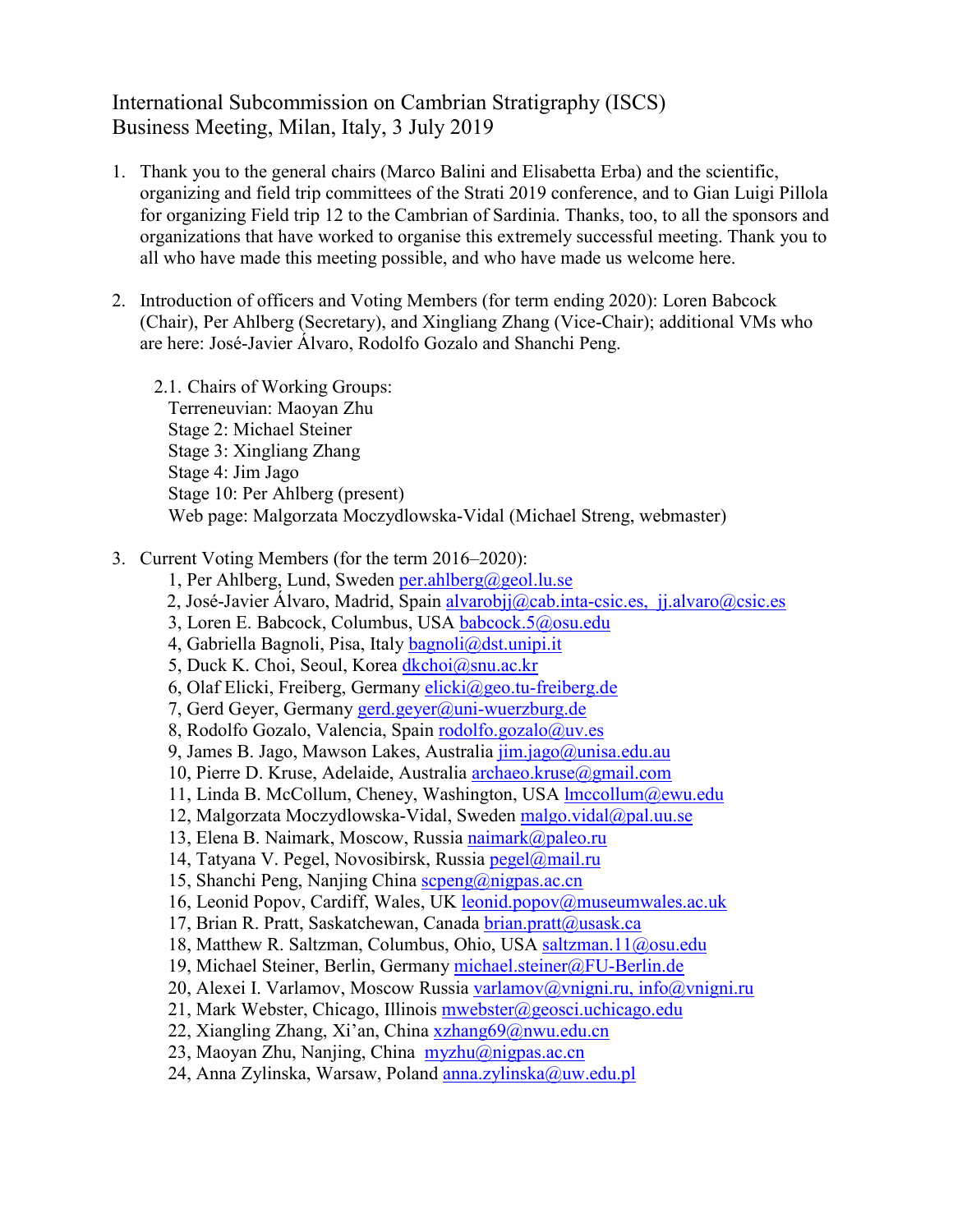- 4. Request for updated contact information (especially email addresses) from all VMs, Honorary Members, Corresponding Members.
- 5. In 2013–2014, the new ISCS webpage was introduced and modified. Recent information is posted there, and we will strive to keep the webpage updated. In the next few months we hope to post the names of specialists who have agreed to serve in the various Working Groups.
- 6. ISCS sponsored/co-sponsored meetings this year:
	- 6.1. NAPC in Riverside, California, 23–27 June 2019. 6.2. Strati 2019 (this meeting).
	-
- 7. Announcement of upcoming meetings.
	- 7.1. International Meeting on the Ediacaran and Ediacaran-Cambrian Transition Guadalupe, Extremadura, Spain - October 17–24, 2019.
	- 7.2. Siberia (Aldan and Lena rivers, and Khos-Neleger River) 2020?
	- 7.3. If other meetings of our interest are announced we will put links to them on our web page.
- 8. Discussion of progress toward publication of stage and series names.
	- 8.1. Ratified boundaries defined by GSSPs:
		- 8.1.1. Furongian Series/Paibian Stage 2004, Lethaia.
		- 8.1.2. Drumian Stage 2007, Episodes.
		- 8.1.3. Terreneuvian Series/Fortunian Stage 2008, Episodes.
		- 8.1.4. Guzhangian 2009, Episodes.
		- 8.1.5. Jiangshanian 2011; GSSP, Episodes (2012); ASSP, Episodes 2013.
		- 8.1.6. Miaolingian Series/Wuliuan Stage ratified in July 2018, Episodes June 2019.
- 9. Discussion of work toward defining remaining stage-level GSSPs. We want to remind members of the Cambrian community that the face-to-face discussions we have concerning progress on GSSP definition takes place at our annual meetings, normally within the business meetings, but also occasionally in additional gatherings. Last year we set aside time for a separate meeting to discuss Stage 10, which is the next stage that we hope to see ratified.
	- 9.1. Stage 10 (*Lotagnostus americanus* level). Alternate possibility for level: *Eoconodontus notchpeakensis* level. Possibilities for a GSSP section: Siberia, South China, Kazakhstan, Utah, etc. We plan to send out a questionnaire to working group members and voting members this year asking them for their opinions on the practicality of using one level or the other as the base of Stage 10. In 2005, the voting members voted overwhelmingly in favour of using the *Lotagnostus trisectus* (= *L*. *americanus*) as the primary marker for the stage base. Subsequently the *E*. *notchpeakensis* level has been advanced as an alternative. Both levels have advantages for global correlation. One additional option is to subdivide the stage into lower and upper substages, both with GSSPs. We envision as a longer-term strategy each of the stages to be subdivided into formal substages, and Stage 10 could serve as the model to define substages. Other subcommissions have already begun the process of formally defining substages.
	- 9.2. Stage 2: Possible levels: *Watsonella crosbyi* or *Aldanella attleborensis*. Possibilities for a GSSP section: Siberia, South China, etc.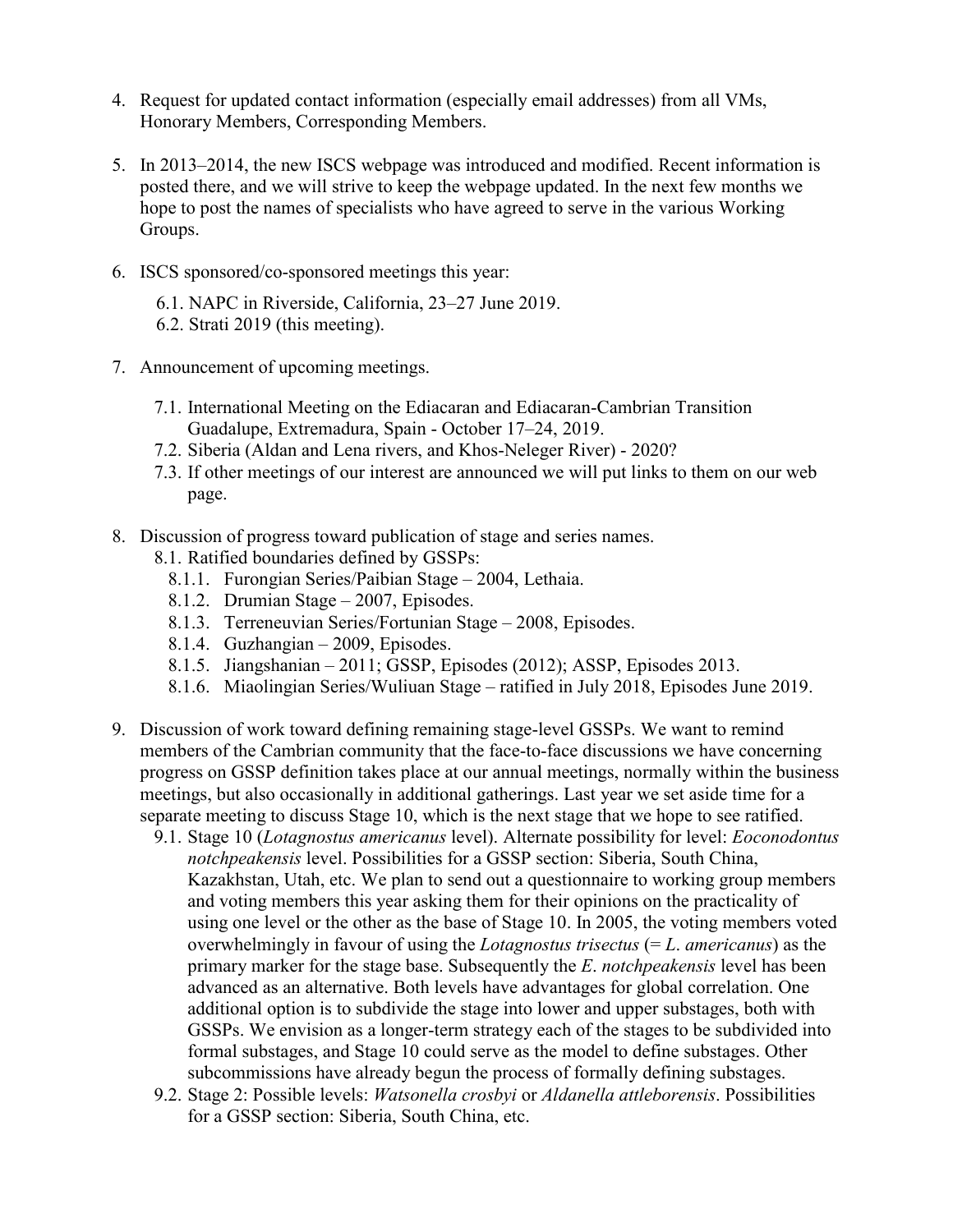- 9.3. Stage 3 (approximately FAD trilobites): The earliest trilobites known seem to be *Profallotaspis jakutensis* in Siberia, *Hupetina antiqua* in Morocco and *Fritzaspis* in Laurentia. Potential markers of small shelly fossils: FAD of *Pelagiella subangulata*, *Microdictyon effusum* or *Mobergella radiolata*. If the level is to be identified principally through biostratigraphic means, its position also needs to be recognizable using non-biostratigraphic means.
- 9.4. Stage 4 (approximately FAD *Olenellus/Redlichia*): ISCS favors placing stage base at FAD of a single trilobite species. Possibilities: a species of *Olenellus* (s.l.), *Redlichia* (s.l.), *Arthricocephalus chauveaui*, *Oryctocarella duyunensis*, *Judomia, Bergeroniellus,* or the *Triangulaspis-Serrodiscus-Hebediscus attleborensis* band. Such a position would be at a level roughly corresponding to the base of the Dyeran Stage of Laurentia, the base of the Duyunian of South China, and the base of the Botoman of Siberia.
- 10. New officers for the term 2020-2024. A slate of candidates will be proposed within a couple of months.
- 11. Discussion of a proposal for Cambrian substages (see below).
- 12. Other matters.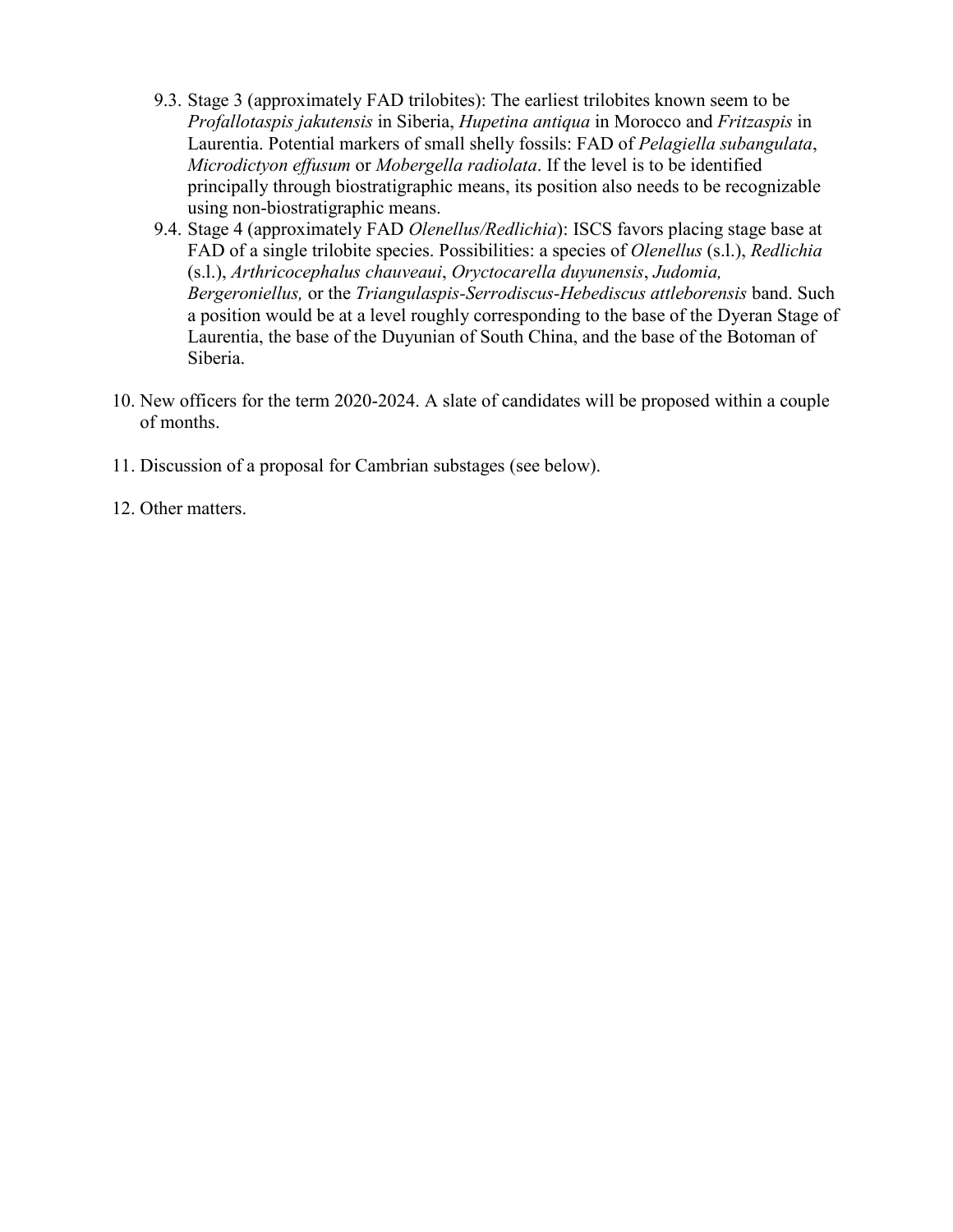### **Cambrian System, 2019**

Ordovician System

|                 | υιμυνισιαιι σγδισιτι          |                        | GSSP at FAD lapetognathus fluctivagus                                   |  |
|-----------------|-------------------------------|------------------------|-------------------------------------------------------------------------|--|
| Cambrian System | Furongian<br><b>Series</b>    | Stage 10               |                                                                         |  |
|                 |                               | Jiangshanian Stage     | <b>GSSP at FAD Agnostotes orientalis</b>                                |  |
|                 |                               | Paibian Stage          |                                                                         |  |
|                 | Miaolingian<br><b>Series</b>  | Guzhangian Stage       | GSSP at FAD Glyptagnostus reticulatus<br>GSSP at FAD Lejopyge laevigata |  |
|                 |                               | Drumian Stage          |                                                                         |  |
|                 |                               | Wuliuan Stage          | GSSP at FAD Ptychagnostus atavus                                        |  |
|                 | Series 2                      | Stage 4                | GSSP at FAD Oryctocephalus indicus                                      |  |
|                 |                               | Stage 3                |                                                                         |  |
|                 | Terreneuvian<br><b>Series</b> | Stage 2                |                                                                         |  |
|                 |                               | <b>Fortunian Stage</b> | GSSP at FAD Treptichnus pedum                                           |  |
|                 |                               |                        |                                                                         |  |

Ediacaran System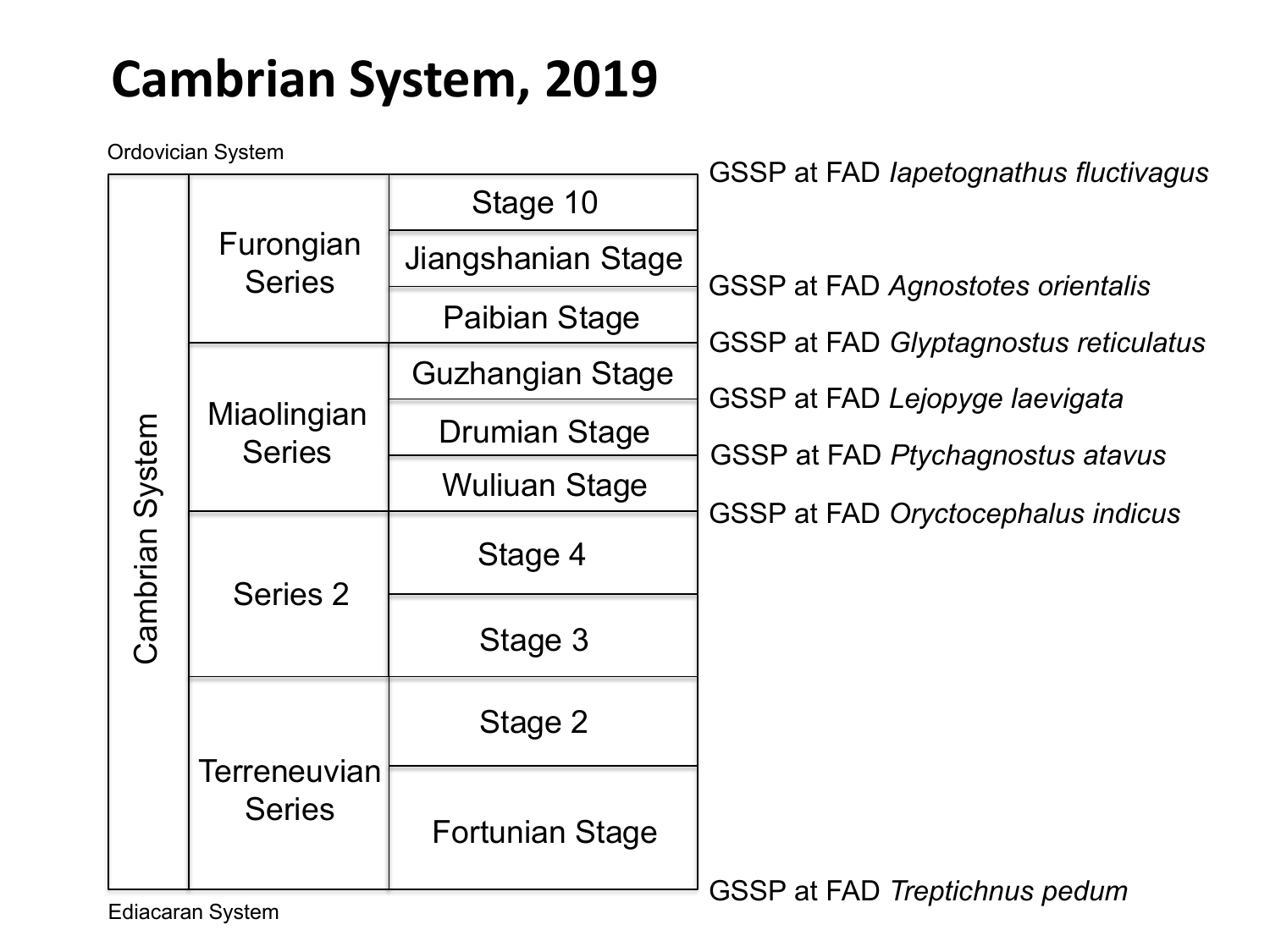#### **Proposed Cambrian substages**

• *Proposal: The International Subcommission on Cambrian Stratigraphy (ISCS) should recommend formal substages for most, and perhaps all, Cambrian stages.*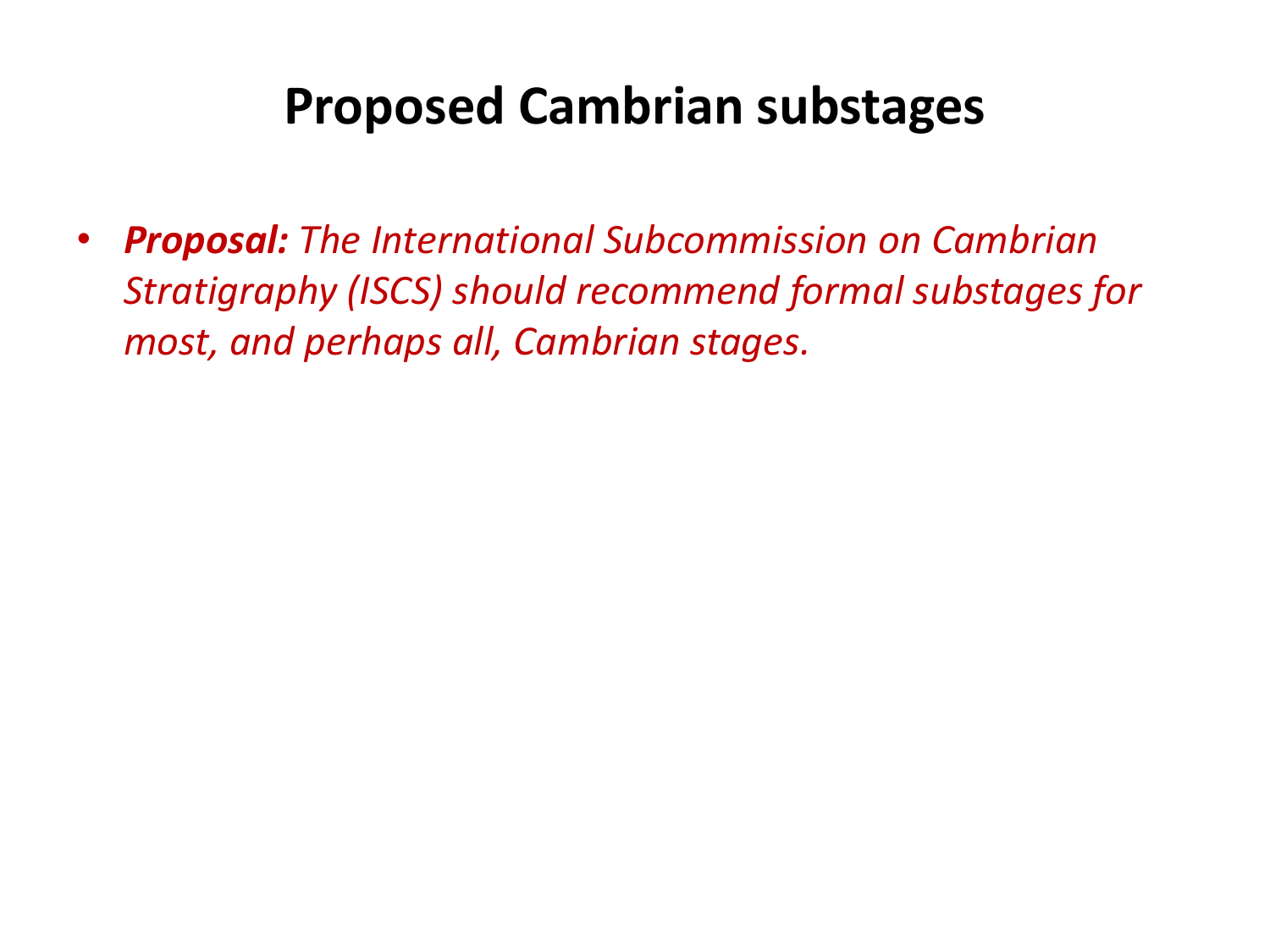## **A working model for Cambrian substages**

| <b>Ordovician System</b><br>GSSP at FAD lapetognathus fluctivagus |                               |                        |             |                                        |  |
|-------------------------------------------------------------------|-------------------------------|------------------------|-------------|----------------------------------------|--|
|                                                                   | Furongian<br><b>Series</b>    | Stage 10               | Substage 20 | <b>FAD Eoconodontus notchpeakensis</b> |  |
|                                                                   |                               |                        | Substage 19 | <b>FAD Lotagnostus americanus</b>      |  |
|                                                                   |                               | Jiangshanian Stage     | Substage 18 | ?FAD Irvingella major                  |  |
|                                                                   |                               |                        | Substage 17 | GSSP at FAD Agnostotes orientalis      |  |
|                                                                   |                               | Paibian Stage          | Substage 16 | ?FAD Erixanium sentum                  |  |
|                                                                   |                               |                        | Substage 15 | GSSP at FAD Glyptagnostus reticulatus  |  |
|                                                                   |                               | Guzhangian Stage       | Substage 14 | <b>FAD Linguagnostus reconditus</b>    |  |
|                                                                   |                               |                        | Substage 13 | GSSP at FAD Lejopyge laevigata         |  |
| Cambrian System                                                   | Miaolingian<br><b>Series</b>  | <b>Drumian Stage</b>   | Substage 12 | <b>FAD Ptychagnostus punctuosus</b>    |  |
|                                                                   |                               |                        | Substage 11 | GSSP at FAD Ptychagnostus atavus       |  |
|                                                                   |                               | <b>Wuliuan Stage</b>   | Substage 10 | <b>FAD Ptychagnostus praecurrens</b>   |  |
|                                                                   |                               |                        | Substage 9  | GSSP at FAD Oryctocephalus indicus     |  |
|                                                                   | Series 2                      | Stage 4                | Substage 8  | FAD Ovatoryctocara granulata           |  |
|                                                                   |                               |                        | Substage 7  | ?FAD Arthricocephalus chauveaui        |  |
|                                                                   |                               | Stage 3                | Substage 6  | ?FAD Repinaella sibirica               |  |
|                                                                   |                               |                        | Substage 5  |                                        |  |
|                                                                   | Terreneuvian<br><b>Series</b> |                        |             | ?FAD Profallotaspis jakutensis         |  |
|                                                                   |                               | Stage 2                | Substage 4  | ?FAD Mobergella radiolata              |  |
|                                                                   |                               |                        | Substage 3  |                                        |  |
|                                                                   |                               | <b>Fortunian Stage</b> |             | ?FAD Watsonella crosbyi                |  |
|                                                                   |                               |                        | Substage 2  | <b>?FAD Anabarites trisulcatus</b>     |  |
|                                                                   |                               |                        | Substage 1  |                                        |  |
|                                                                   |                               |                        |             | GSSP at FAD Treptichnus pedum          |  |

GSSP at FAD *Treptichnus pedum*

Ediacaran System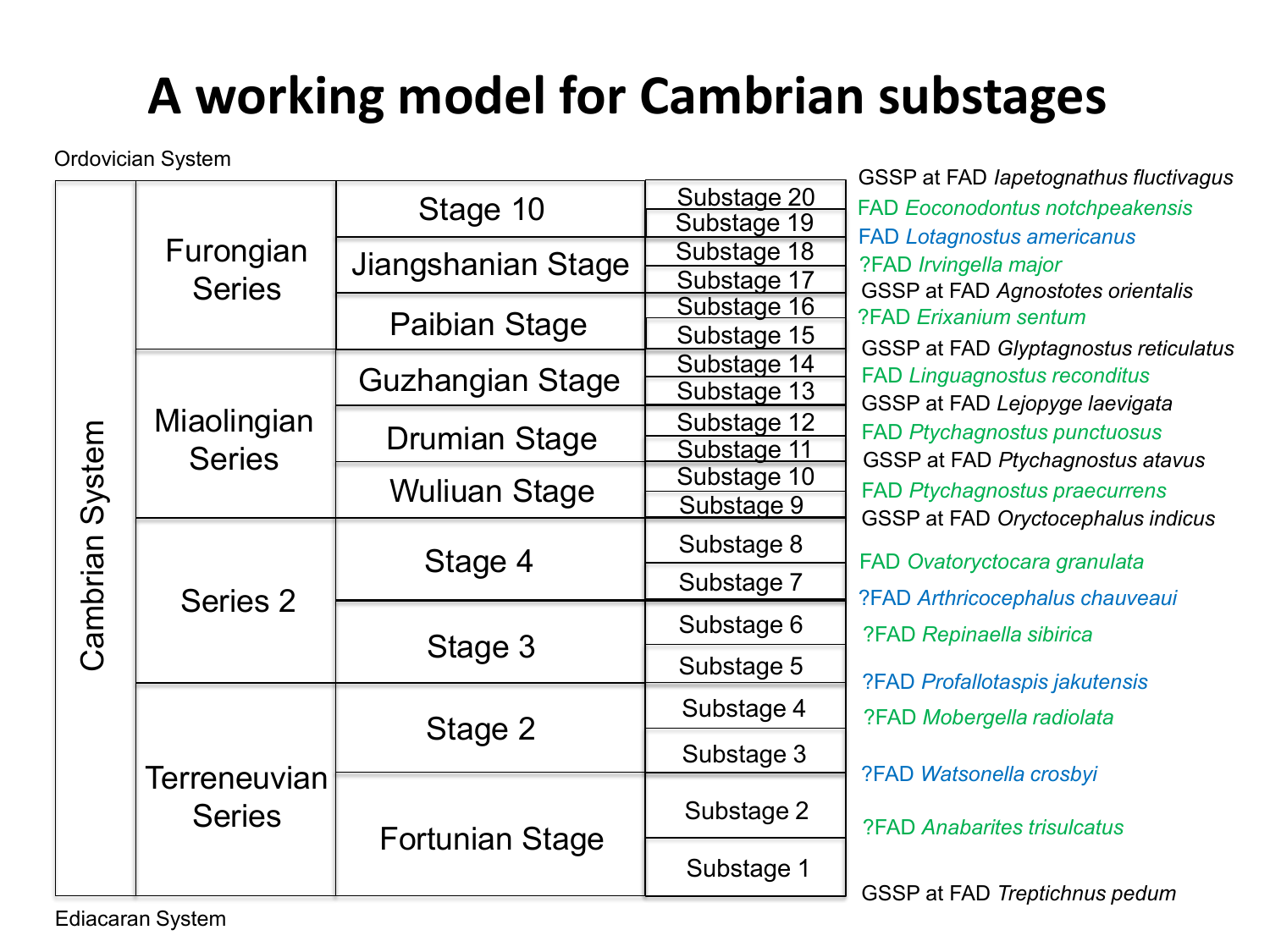### **Nomenclature for provisional substages**

- Until a formal name is ratified, a numbering system could be adopted.
- Similar to the nomenclature the ISCS adopted for stages.

| Stage 10               | Substage 20<br>Substage 19 |  |  |
|------------------------|----------------------------|--|--|
|                        | Substage 18                |  |  |
| Jiangshanian Stage     | Substage 17                |  |  |
|                        | <u>Substage 16</u>         |  |  |
| Paibian Stage          | Substage 15                |  |  |
|                        | Substage 14                |  |  |
| Guzhangian Stage       | Substage 13                |  |  |
|                        | Substage 12                |  |  |
| Drumian Stage          | Substage 11                |  |  |
| <b>Wuliuan Stage</b>   | Substage 10                |  |  |
|                        | Substage 9                 |  |  |
| Stage 4                | Substage 8                 |  |  |
|                        | Substage 7                 |  |  |
|                        | Substage 6                 |  |  |
| Stage 3                | Substage 5                 |  |  |
|                        | Substage 4                 |  |  |
| Stage 2                | Substage 3                 |  |  |
|                        | Substage 2                 |  |  |
| <b>Fortunian Stage</b> | Substage 1                 |  |  |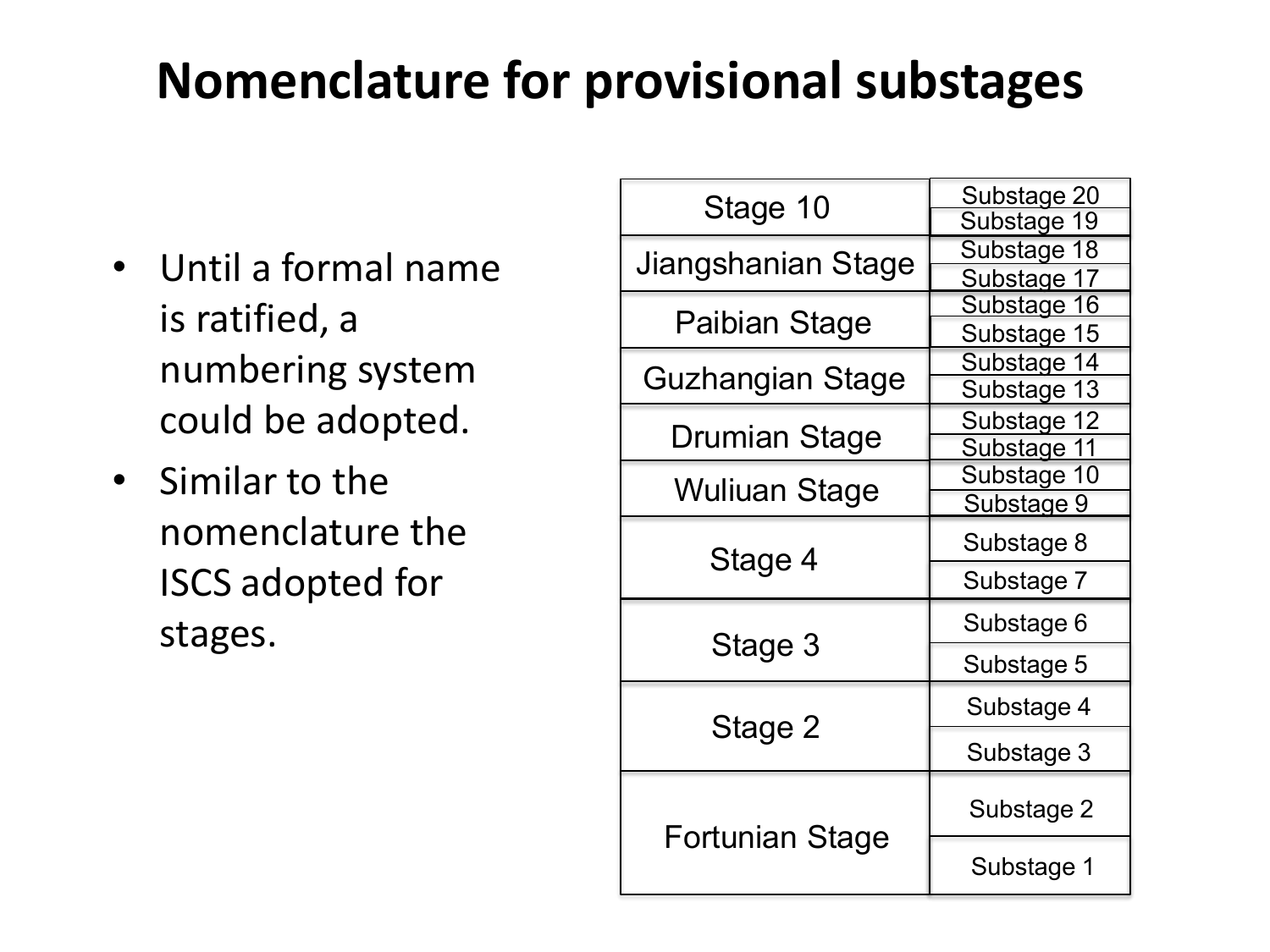### **Other possibilities for provisional nomenclature**

#### *Options*

|                                    |                              | <b>Preferred:</b> | <b>Alternatives:</b>              |                            |
|------------------------------------|------------------------------|-------------------|-----------------------------------|----------------------------|
| Lower/Upper.<br>$\bullet$          |                              | Substage 20       | <b>Upper Stage 10</b><br>Substage | Substage<br>10B            |
| - May become<br>cumbersome.        | Stage 10                     | Substage 19       | Lower Stage 10<br>Substage        | Substage<br>10A            |
| No provisional<br>$\bullet$        |                              | Substage 18       |                                   | Jiangshanian<br>Substage B |
| name<br>designated.                | Jiangshanian<br><b>Stage</b> | Substage 17       |                                   | Jiangshanian<br>Substage A |
| Numbers +<br>$\bullet$<br>letters? | Paibian                      | Substage 16       | <b>Upper Paibian</b><br>Substage  | Paibian<br>Substage B      |
|                                    | <b>Stage</b>                 | Substage 15       | Lower Paibian<br>Substage         | Paibian<br>Substage A      |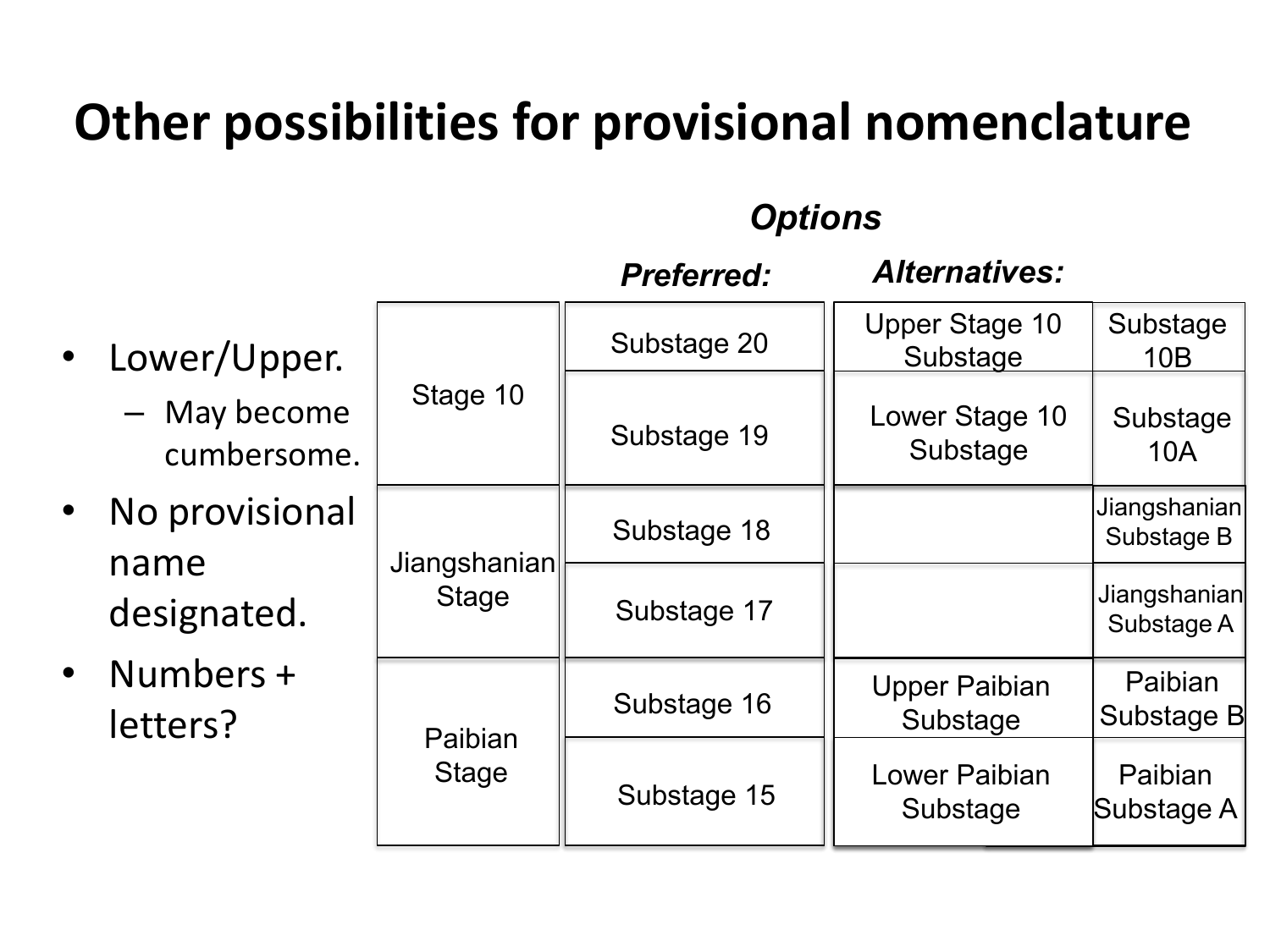## **Stage 10**

• Originally, the ISCS voted to use the level of *Lotagnostus trisectus* (now synonymized under *L. americanus*) as the primary stratigraphic marker.

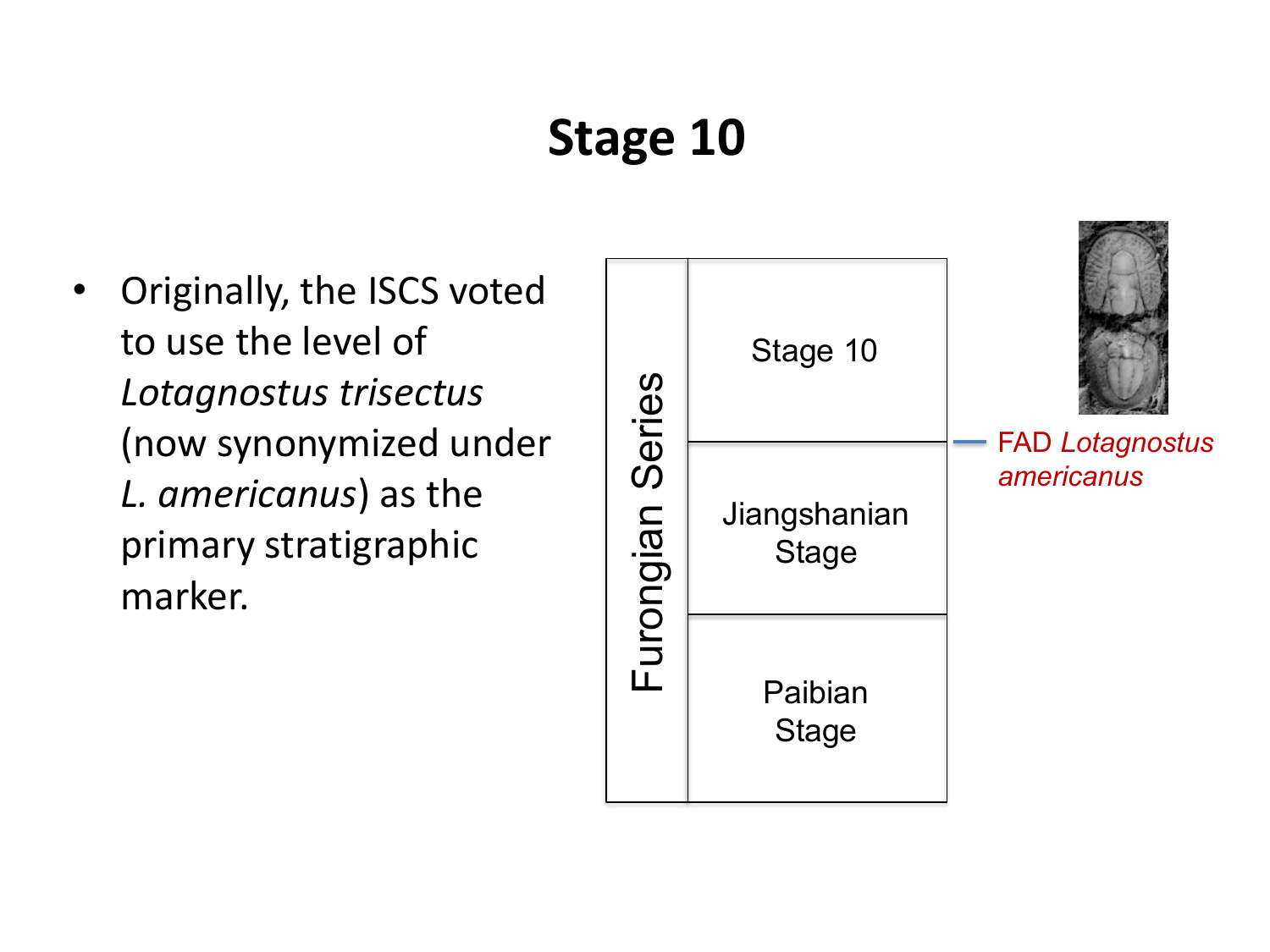# **Stage 10**

- Subsequently, *Eoconodontus notchpeakensis* was proposed as a marker.
- The *E. notchpeakensis* horizon is much closer to the base of the Ordovician.

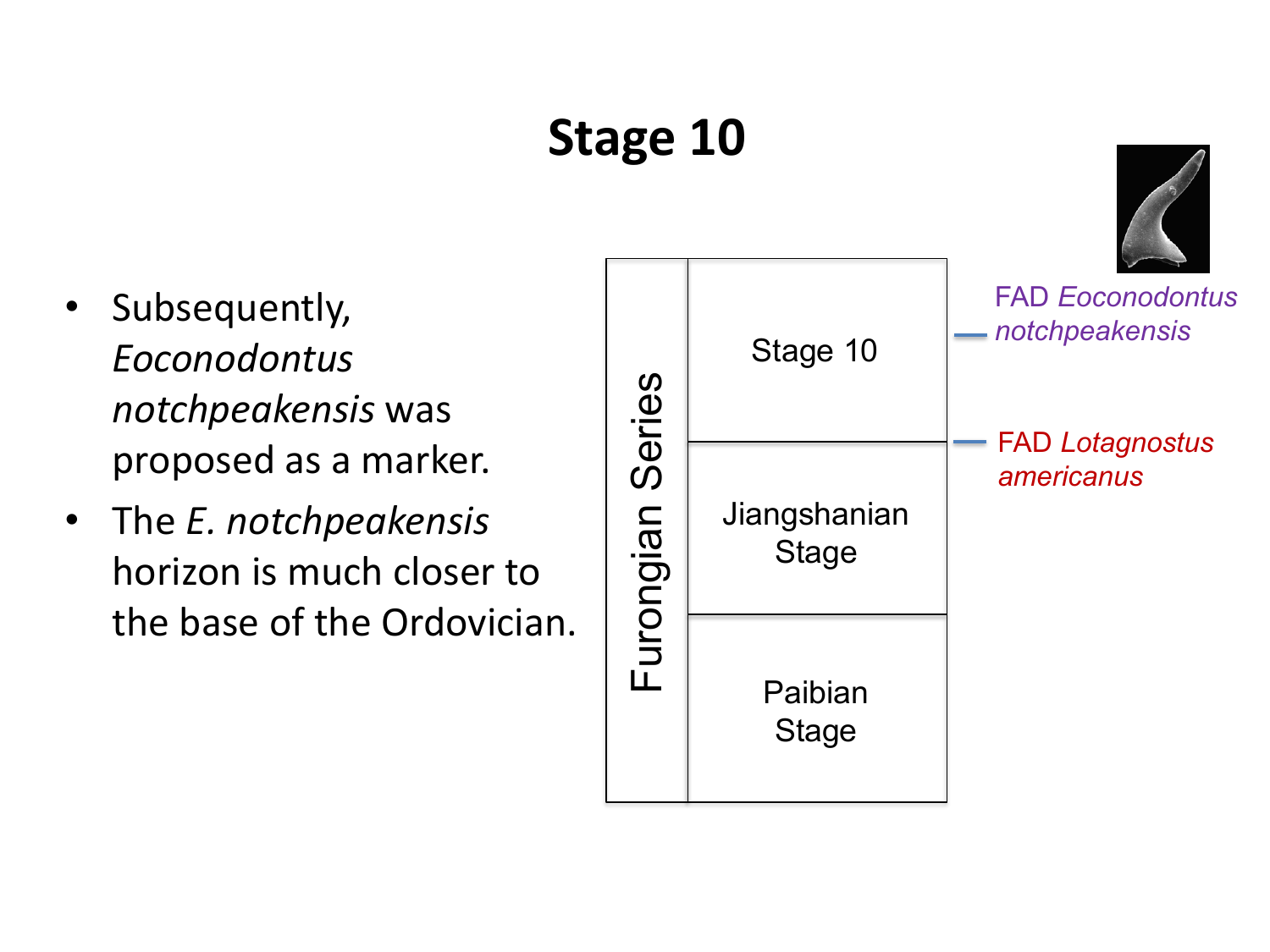## **Stage 10**

- Placing the stage base at the FAD of *L. americanus* would provide for two stages of subequal length.
- The FAD of *E. notchpeakensis* would provide a convenient position for subdividing Stage 10.

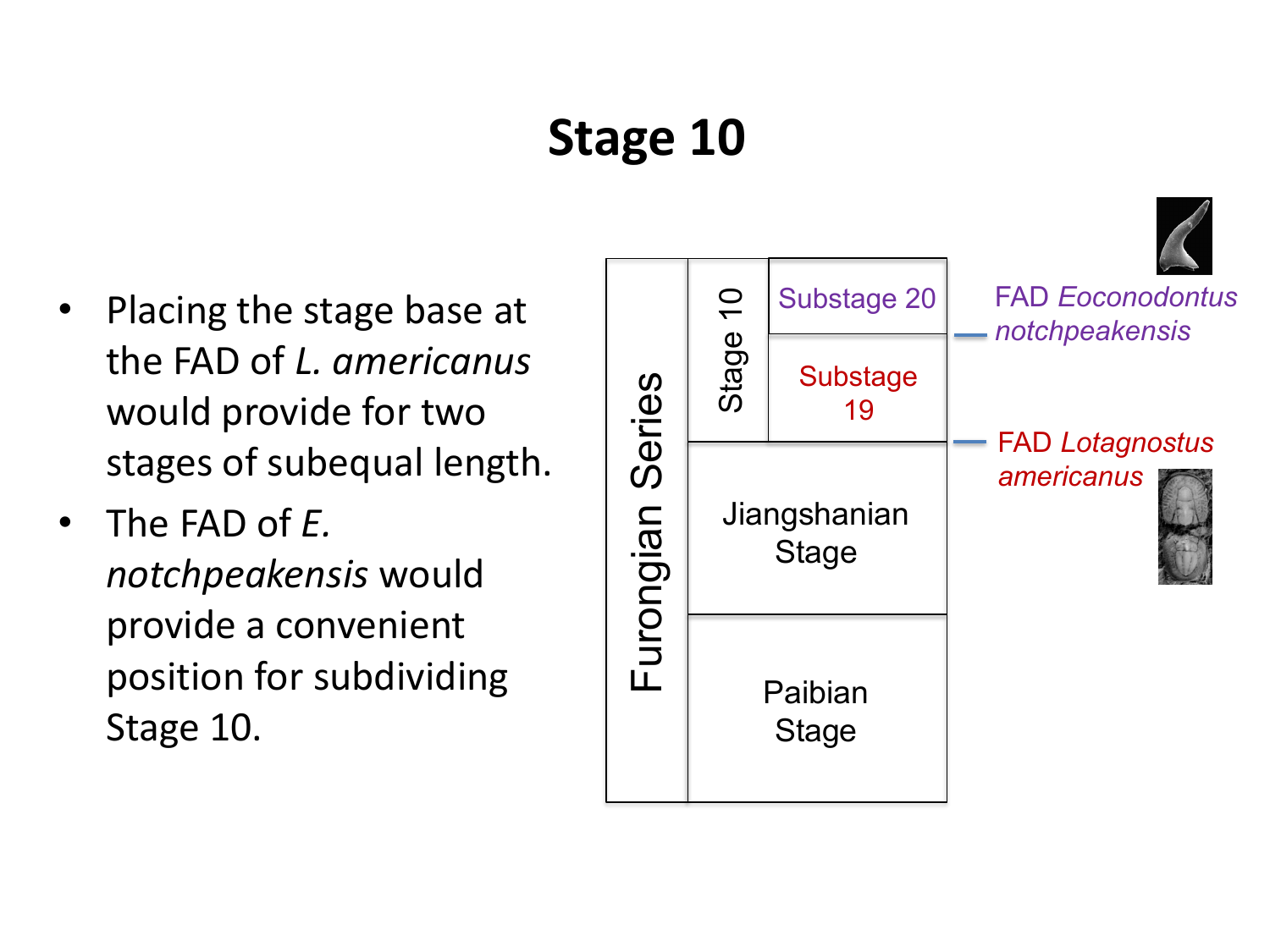#### **Alternative solution: subdividing the Jiangshanian Stage**

- This option would create an exceptionally long Jiangshanian Stage.
- Stage 10 would become the shortest in the Cambrian, and among the shortest in the Paleozoic.

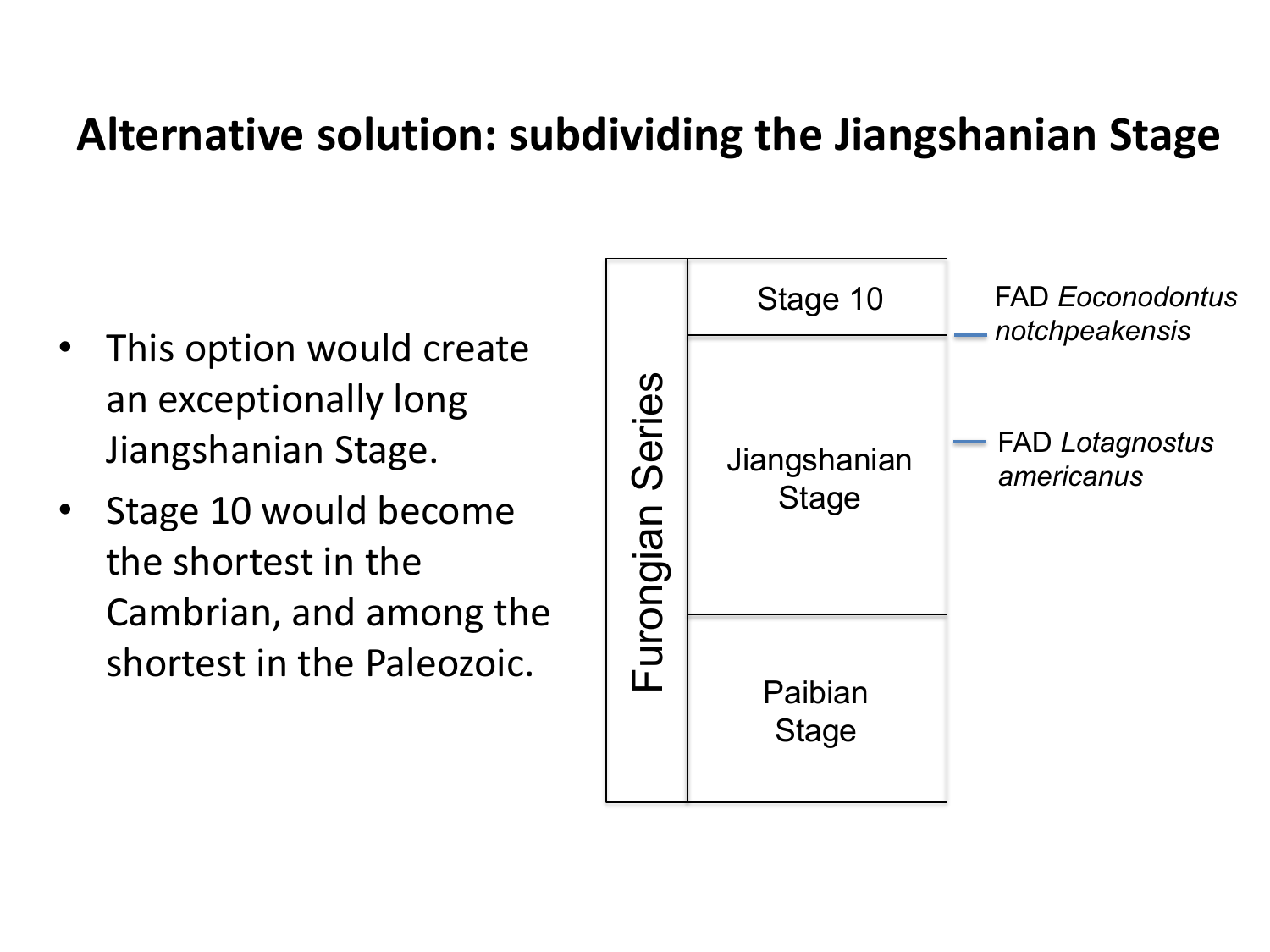## **Multiple guide fossils are available for Stages 2, 3, 4**

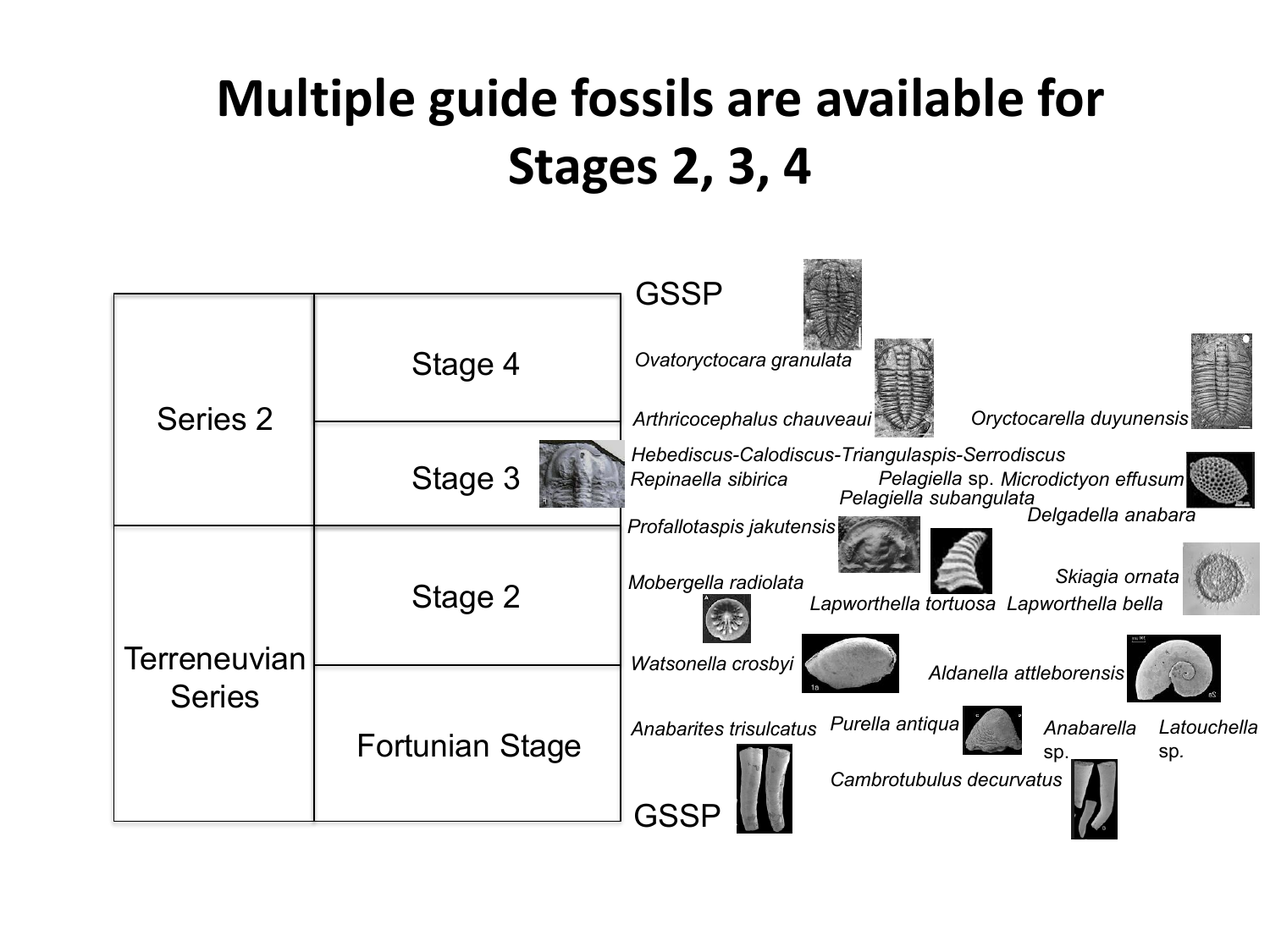## **A solution**

#### **Recognize stages + substages**

#### **Possible horizons:**

• This option will allow us to double the number of formally recognised horizons.

> – Should simplify the process of decisionmaking.

|                               |                 | GSSP                                                                                       |
|-------------------------------|-----------------|--------------------------------------------------------------------------------------------|
| Series 2                      | Stage 4         | FAD Ovatoryctocara granulata                                                               |
|                               | Stage 3         | FAD Arthricocephalus chauveaui<br>FAD Repinaella sibirica<br>FAD Profallotaspis jakutensis |
|                               | Stage 2         | FAD Mobergella radiolata                                                                   |
| Terreneuvian<br><b>Series</b> |                 | FAD Watsonella crosbyi                                                                     |
|                               | Fortunian Stage | <b>FAD Anabarites trisulcatus</b>                                                          |
|                               |                 |                                                                                            |